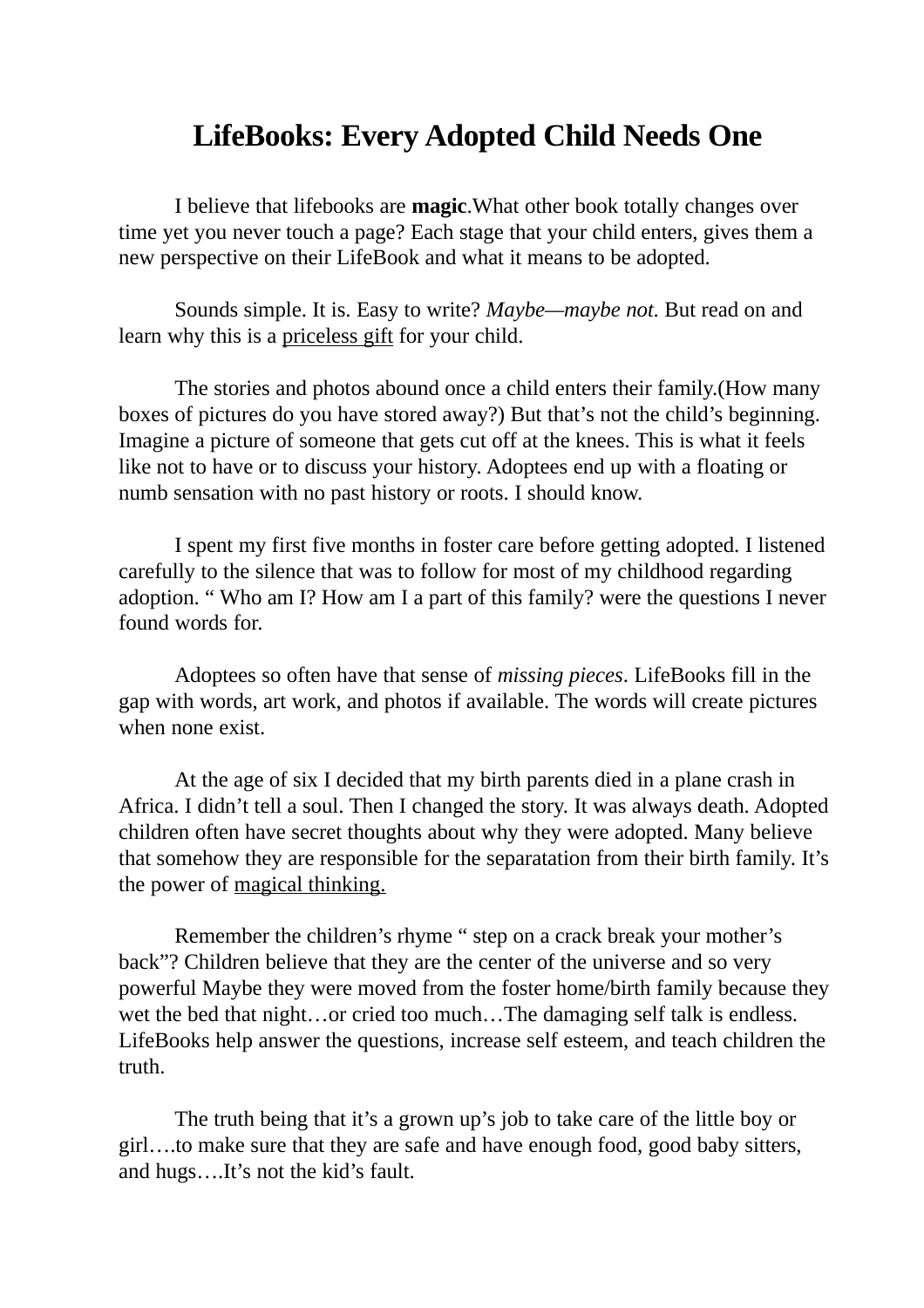Also, teach your own dreams. Feel the freedom to share your vision for your child and family.Remind your children of the ways they are connected to their adoptive family despite not looking alike. This may be in the form of similar voice patterns, talents, food choices or interests.

It took me 45 years to figure out that I got my dry sense of humor from my adoptive father.( OK so I was a little slow) Every North Carolina family reunion I attend, reminds me that genetics are not the only way to pass on family values. Never assume that your child knows these things.

Celebrate the strengths both in your child and their birth parents. As Corinne Rayburn Co-Director at the Center for Family Connections says, " birth family are like in laws…you didn't pick them but have to live with them." If you don't have any information, then look to your child's talents and wonder if perhaps they got their artistic talents from that unknown birth father.

This type of lifebook page really helps out with those tough adolescent years when identity issues begins to peak. The more your child knows, the more that s/he will feel "real."

Some would argue "Our family is very open and always talks about adoption/foster care so why write it down?" Because a book that you and your child can pick up and hold gives the foster/adoptee control over his/her own story. They can look at it when the urge hits them, not when you are inspired. It becomes symbolic for adoption discussion. It's like an adoption security blanket.

"OK I'm starting to become convinced of how important this is. Where do you begin?" Here are a few suggestions from Dr. Vera Fahlberg, adoption expert:

- ♦ start with the child's birth
- ♦ always discuss the birth mother and birth father( even if you know nothing say you don't know)
- ♦ talk about the reason for separation from the biological family

I also like to include the original birth certificate ( if available). Children of any age are always facsinated by this official record of their life.Court papers or official records will suffice if no birth certificate is available.

So once you have laid the foundation with birth history, then add the fun part, the time when they joined your family. LifeBooks become worn and torn and more beautiful with age. Don't get caught up in creating the "perfect" lifebook. After all, the only real mistake you can make is not to finish.